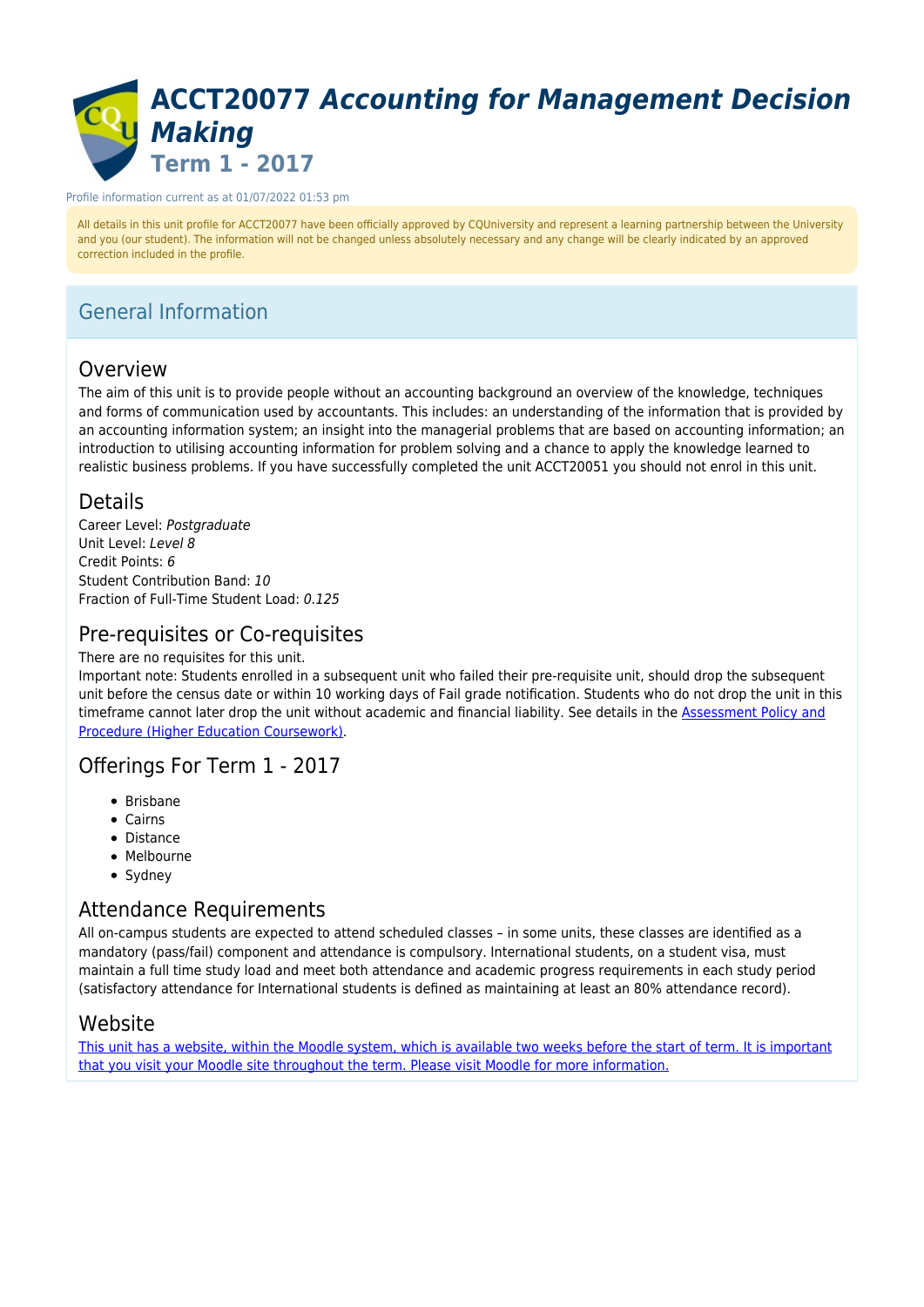### Class and Assessment Overview

### Recommended Student Time Commitment

Each 6-credit Postgraduate unit at CQUniversity requires an overall time commitment of an average of 12.5 hours of study per week, making a total of 150 hours for the unit.

## Class Timetable

**[Regional Campuses](https://handbook.cqu.edu.au/facet/timetables)**

Bundaberg, Cairns, Emerald, Gladstone, Mackay, Rockhampton, Townsville

**[Metropolitan Campuses](https://handbook.cqu.edu.au/facet/timetables)** Adelaide, Brisbane, Melbourne, Perth, Sydney

### Assessment Overview

1. **Practical and Written Assessment** Weighting: 40% 2. **Examination** Weighting: 60%

### Assessment Grading

This is a graded unit: your overall grade will be calculated from the marks or grades for each assessment task, based on the relative weightings shown in the table above. You must obtain an overall mark for the unit of at least 50%, or an overall grade of 'pass' in order to pass the unit. If any 'pass/fail' tasks are shown in the table above they must also be completed successfully ('pass' grade). You must also meet any minimum mark requirements specified for a particular assessment task, as detailed in the 'assessment task' section (note that in some instances, the minimum mark for a task may be greater than 50%). Consult the [University's Grades and Results Policy](https://www.cqu.edu.au/policy) for more details of interim results and final grades.

## CQUniversity Policies

#### **All University policies are available on the [CQUniversity Policy site.](https://policy.cqu.edu.au/)**

You may wish to view these policies:

- Grades and Results Policy
- Assessment Policy and Procedure (Higher Education Coursework)
- Review of Grade Procedure
- Student Academic Integrity Policy and Procedure
- Monitoring Academic Progress (MAP) Policy and Procedure Domestic Students
- Monitoring Academic Progress (MAP) Policy and Procedure International Students
- Student Refund and Credit Balance Policy and Procedure
- Student Feedback Compliments and Complaints Policy and Procedure
- Information and Communications Technology Acceptable Use Policy and Procedure

This list is not an exhaustive list of all University policies. The full list of University policies are available on the [CQUniversity Policy site.](https://policy.cqu.edu.au/)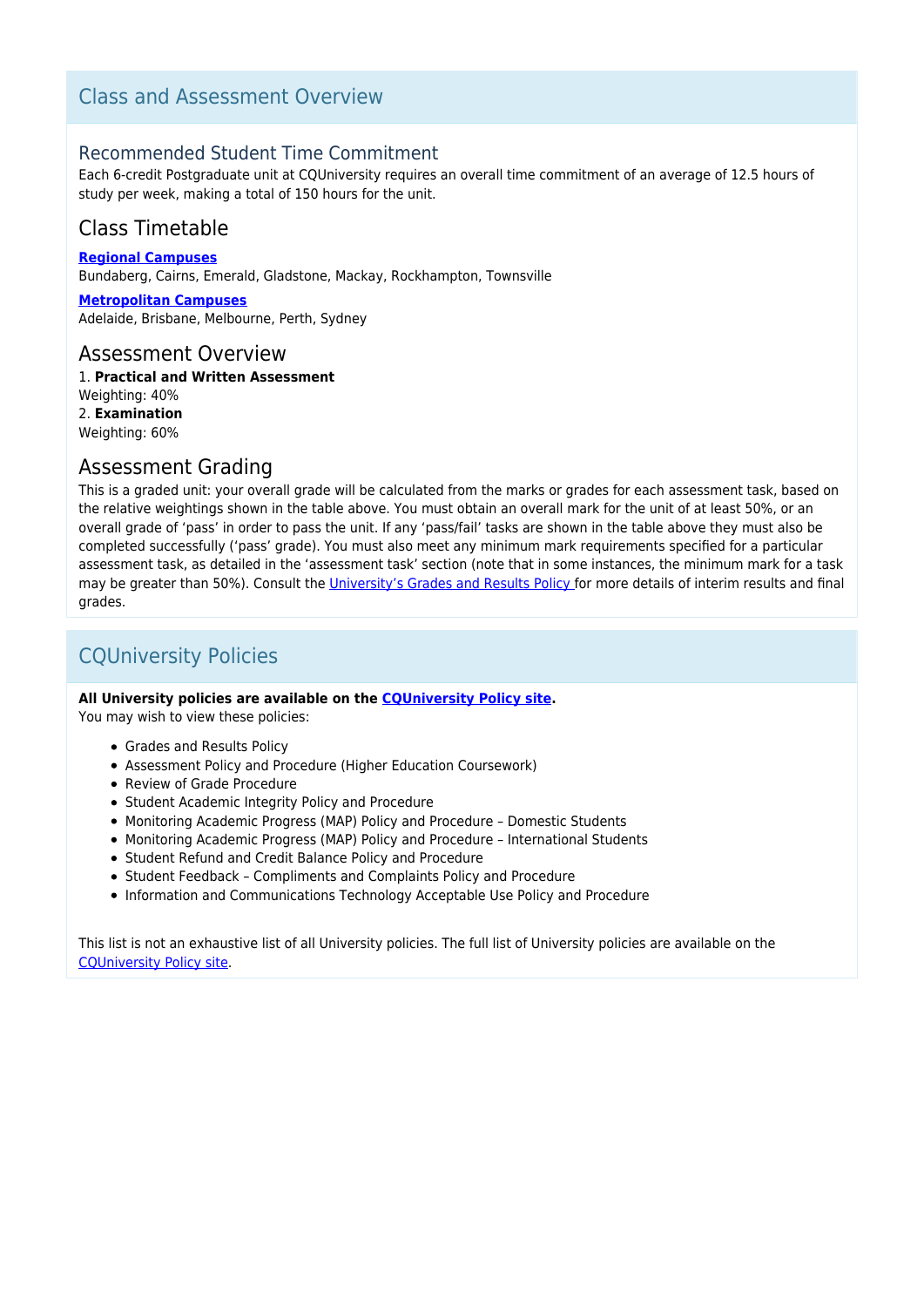## Previous Student Feedback

### Feedback, Recommendations and Responses

Every unit is reviewed for enhancement each year. At the most recent review, the following staff and student feedback items were identified and recommendations were made.

### Feedback from Moodle site and in class

### **Feedback**

Assessments and resources

#### **Recommendation**

It is recommended to continue with the current course and assessment practice since the ongoing assessment method and the way the course is being designed and delivered is rightly aligned course learning outcomes and addresses students' needs and facilitates students' learning. It is recommended to provide a detailed feedback when the assignment feedback is given.

### **Action**

The structure of the questions in the final exam was changed and students were given clear exam advice.

## Unit Learning Outcomes

#### **On successful completion of this unit, you will be able to:**

- 1. analyse and interpret the information provided from an accounting information system
- 2. critically analyse standard management problems, and using appropriate accounting analytical techniques, correctly determine the appropriate parameters for a management decision
- 3. demonstate an advanced knowledge of accounting tools and techniques for assisting managerial decision making by being able to critically analyse and report on the range of appropriate accounting methods applicable to a given management decision making problem
- 4. demonstrate accuracy in presenting or analysing accounting information in a range of business management problems presented in this unit.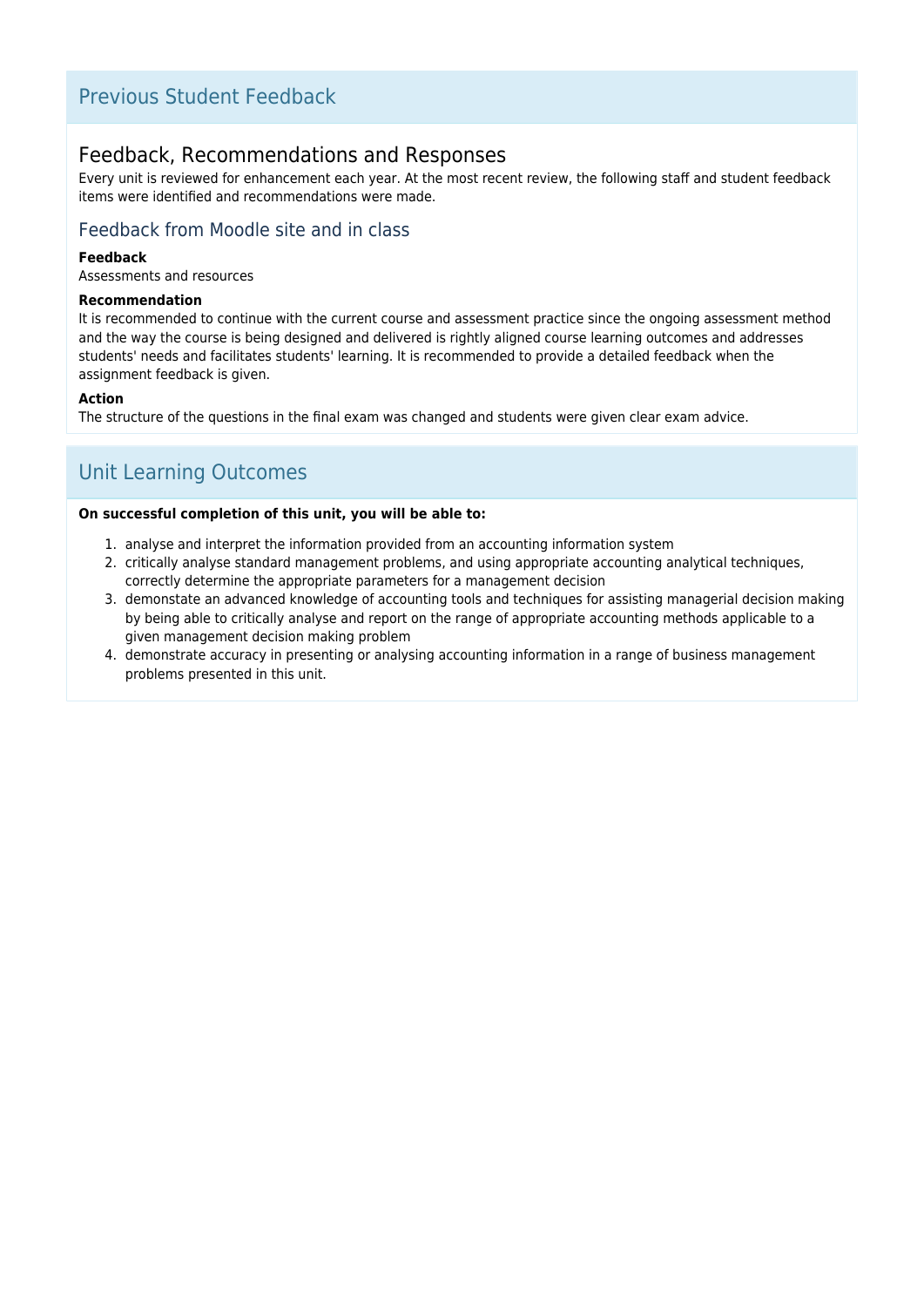## Alignment of Learning Outcomes, Assessment and Graduate Attributes

N/A<br>Level O Introductory o Intermediate o Graduate Level Professional Level Advanced Level

### Alignment of Assessment Tasks to Learning Outcomes

| <b>Assessment Tasks</b>                    | <b>Learning Outcomes</b> |                         |           |           |
|--------------------------------------------|--------------------------|-------------------------|-----------|-----------|
|                                            | $\mathbf{1}$             | $\overline{\mathbf{a}}$ | 3         | - 4       |
| 1 - Practical and Written Assessment - 40% | $\bullet$                | $\bullet$               | $\bullet$ | $\bullet$ |
| 2 - Examination - 60%                      | $\bullet$                | $\bullet$               | $\bullet$ |           |

## Alignment of Graduate Attributes to Learning Outcomes

| <b>Graduate Attributes</b>                         | <b>Learning Outcomes</b> |                |                         |           |  |
|----------------------------------------------------|--------------------------|----------------|-------------------------|-----------|--|
|                                                    | $\mathbf{1}$             | $\overline{2}$ | $\overline{\mathbf{3}}$ | 4         |  |
| 1 - Knowledge                                      | $\bullet$                | $\bullet$      | $\circ$                 | $\bullet$ |  |
| 2 - Communication                                  | $\bullet$                |                | $\circ$                 | $\bullet$ |  |
| 3 - Cognitive, technical and creative skills       | $\circ$                  | $\bullet$      | $\circ$                 | $\circ$   |  |
| 4 - Research                                       |                          |                |                         |           |  |
| 5 - Self-management                                |                          |                |                         |           |  |
| 6 - Ethical and Professional Responsibility        |                          |                |                         |           |  |
| 7 - Leadership                                     |                          |                |                         |           |  |
| 8 - Aboriginal and Torres Strait Islander Cultures |                          |                |                         |           |  |
|                                                    |                          |                |                         |           |  |

## Alignment of Assessment Tasks to Graduate Attributes

| <b>Assessment Tasks</b>                    | <b>Graduate Attributes</b> |         |                 |  |  |  |
|--------------------------------------------|----------------------------|---------|-----------------|--|--|--|
|                                            |                            |         | 1 2 3 4 5 6 7 8 |  |  |  |
| 1 - Practical and Written Assessment - 40% | $\bullet$                  | $\circ$ | $\sim$ 0        |  |  |  |
| 2 - Examination - 60%                      | $\circ$                    |         | $\circ$         |  |  |  |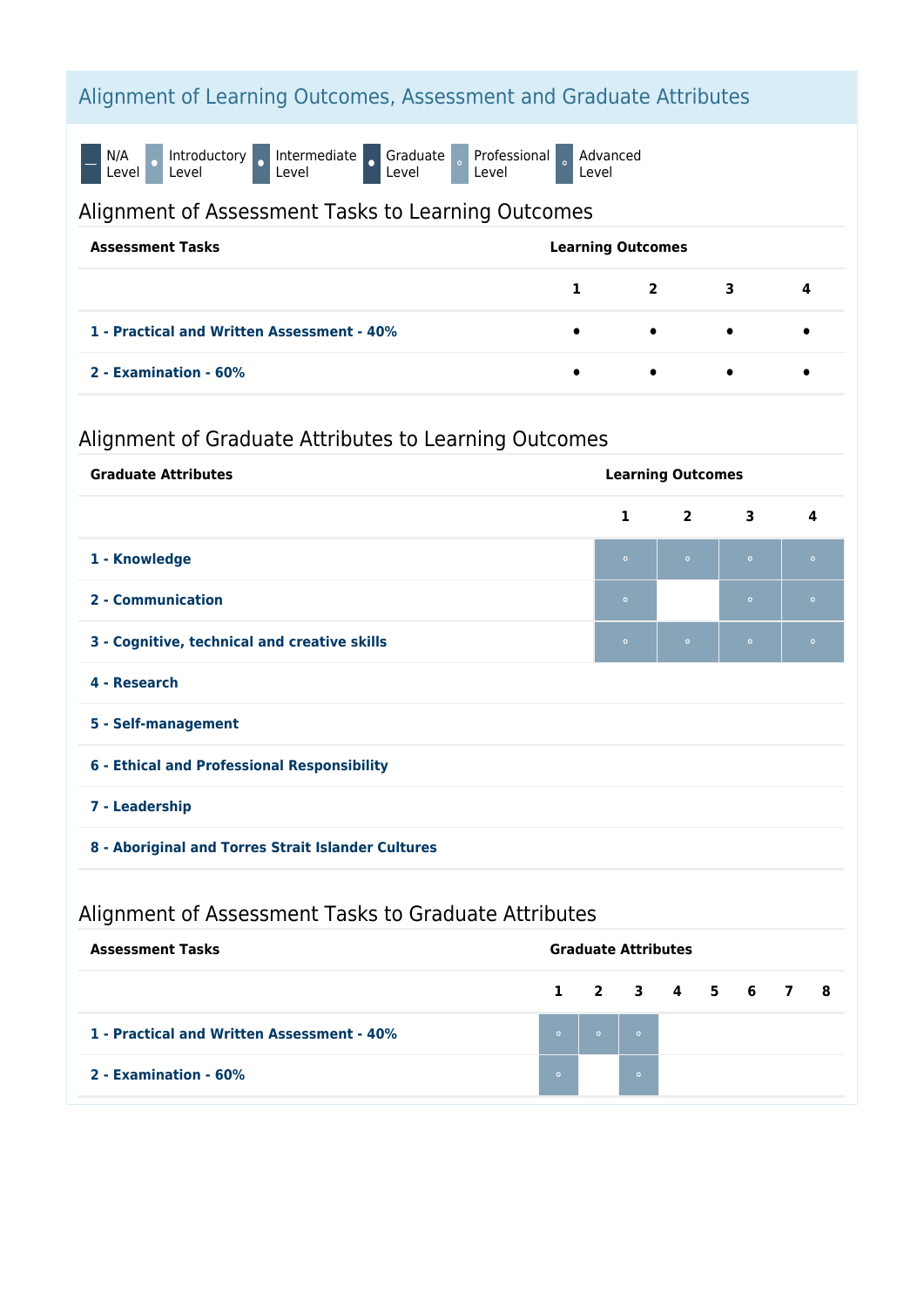## Textbooks and Resources

### **Textbooks**

ACCT20077

### **Prescribed**

#### **ACCT20077 Accounting for Management Decision Making**

Edition: 1 (2017) Authors: Sardesai Pearson Australia Victoria , Australia ISBN: 9781488618055 Binding: Paperback

#### **Additional Textbook Information**

Students are advised to buy the e-text version of this textbook. This is available at a price of \$50, and can be purchased online at: [http://www.pearson.com.au/products/?sq=9781488618055.](http://www.pearson.com.au/products/?sq=9781488613685)

However, paper textbooks are still available through the CQUni Bookshop here;<http://bookshop.cqu.edu.au>

### **[View textbooks at the CQUniversity Bookshop](https://bookshop.cqu.edu.au/)**

### IT Resources

### **You will need access to the following IT resources:**

- CQUniversity Student Email
- Internet
- Unit Website (Moodle)

## Referencing Style

All submissions for this unit must use the referencing style: [American Psychological Association 6th Edition \(APA 6th](https://sportal.cqu.edu.au/__data/assets/pdf_file/0026/107684/APA_Referencing_Guide-2019.pdf) [edition\)](https://sportal.cqu.edu.au/__data/assets/pdf_file/0026/107684/APA_Referencing_Guide-2019.pdf)

For further information, see the Assessment Tasks.

## Teaching Contacts

**Ann Sardesai** Unit Coordinator [a.sardesai@cqu.edu.au](mailto:a.sardesai@cqu.edu.au)

## Schedule

| Week 1 - 06 Mar 2017                          |                |                                     |
|-----------------------------------------------|----------------|-------------------------------------|
| <b>Module/Topic</b>                           | Chapter        | <b>Events and Submissions/Topic</b> |
| Introduction to accounting                    | 1              |                                     |
| Week 2 - 13 Mar 2017                          |                |                                     |
| <b>Module/Topic</b>                           | Chapter        | <b>Events and Submissions/Topic</b> |
| Recording business transactions               | 2              |                                     |
| Week 3 - 20 Mar 2017                          |                |                                     |
| <b>Module/Topic</b>                           | Chapter        | <b>Events and Submissions/Topic</b> |
| Measuring and reporting financial<br>position | 3              |                                     |
| Week 4 - 27 Mar 2017                          |                |                                     |
| <b>Module/Topic</b>                           | <b>Chapter</b> | <b>Events and Submissions/Topic</b> |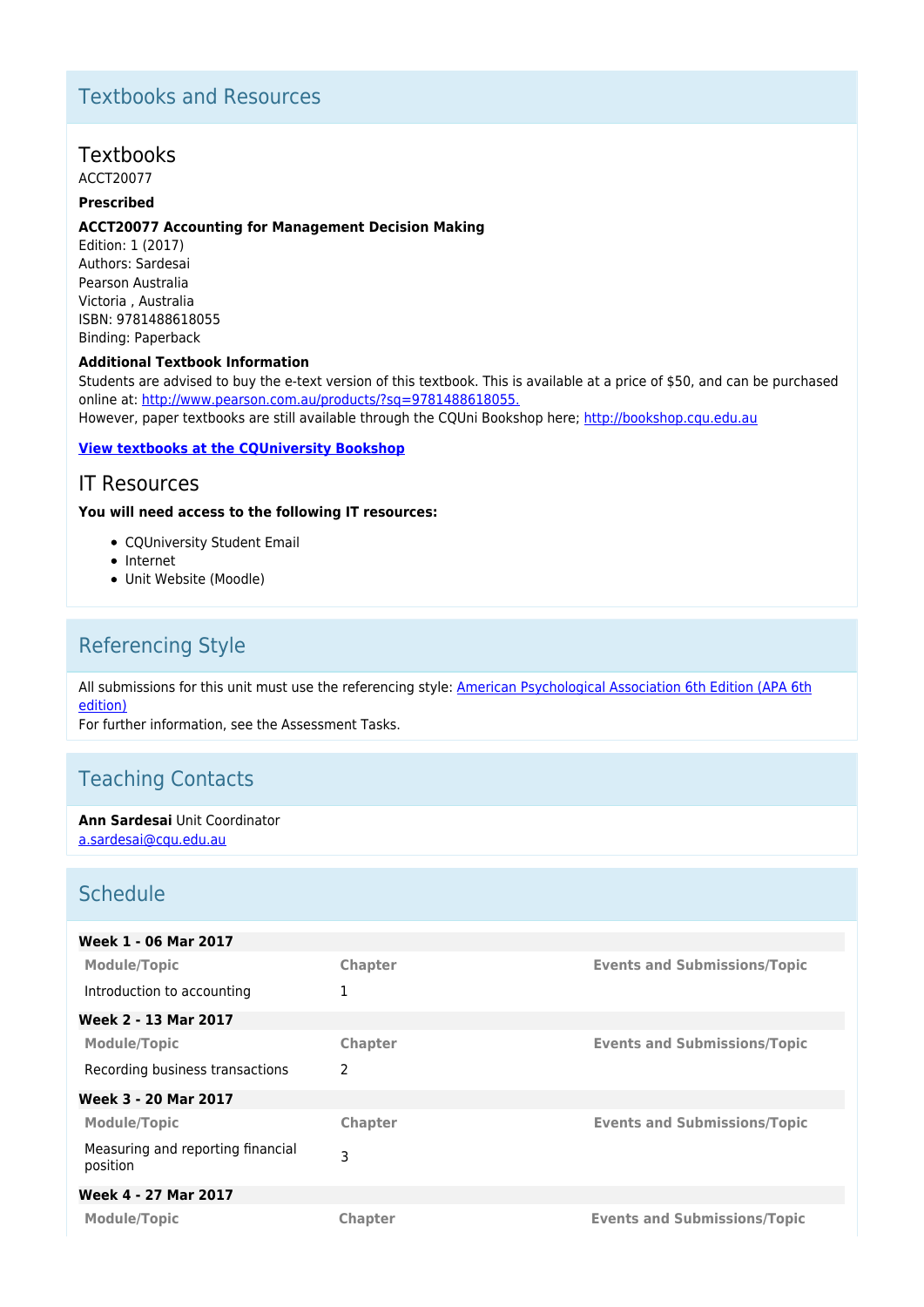| Measuring and reporting financial<br>performance                         | 4       | Assessment Part A - Practical and<br>written assignment (20%). Due on<br>Thursday the 30th March, 2017 at<br>11.45pm AEST.<br><b>Practical and Written Assignment</b><br>Due: Week 4 Thursday (30 Mar 2017)<br>11:45 pm AEST |
|--------------------------------------------------------------------------|---------|------------------------------------------------------------------------------------------------------------------------------------------------------------------------------------------------------------------------------|
| Week 5 - 03 Apr 2017                                                     |         |                                                                                                                                                                                                                              |
| <b>Module/Topic</b>                                                      | Chapter | <b>Events and Submissions/Topic</b>                                                                                                                                                                                          |
| Measuring and reporting cash flows                                       | 5       |                                                                                                                                                                                                                              |
| Vacation Week - 10 Apr 2017                                              |         |                                                                                                                                                                                                                              |
| <b>Module/Topic</b>                                                      | Chapter | <b>Events and Submissions/Topic</b>                                                                                                                                                                                          |
| Week 6 - 17 Apr 2017                                                     |         |                                                                                                                                                                                                                              |
| <b>Module/Topic</b>                                                      | Chapter | <b>Events and Submissions/Topic</b>                                                                                                                                                                                          |
| Analysis and interpretation of financial<br>statements                   | 6       |                                                                                                                                                                                                                              |
| Week 7 - 24 Apr 2017                                                     |         |                                                                                                                                                                                                                              |
| <b>Module/Topic</b>                                                      | Chapter | <b>Events and Submissions/Topic</b>                                                                                                                                                                                          |
| Introduction to managerial accounting<br>and cost-volume-profit analysis | 7,8     |                                                                                                                                                                                                                              |
| Week 8 - 01 May 2017                                                     |         |                                                                                                                                                                                                                              |
| <b>Module/Topic</b>                                                      | Chapter | <b>Events and Submissions/Topic</b>                                                                                                                                                                                          |
| Full costing                                                             | 9       | Assessment Part B - Practical and<br>written assignment (20%). Due on<br>Thursday the 4th May, 2017 at<br>11.45pm AEST.                                                                                                      |
| Week 9 - 08 May 2017                                                     |         |                                                                                                                                                                                                                              |
| <b>Module/Topic</b>                                                      | Chapter | <b>Events and Submissions/Topic</b>                                                                                                                                                                                          |
| <b>Budgeting</b>                                                         | 10      |                                                                                                                                                                                                                              |
| Week 10 - 15 May 2017                                                    |         |                                                                                                                                                                                                                              |
| <b>Module/Topic</b>                                                      | Chapter | <b>Events and Submissions/Topic</b>                                                                                                                                                                                          |
| Capital Investment decisions                                             | 11      |                                                                                                                                                                                                                              |
| Week 11 - 22 May 2017                                                    |         |                                                                                                                                                                                                                              |
| <b>Module/Topic</b>                                                      | Chapter | <b>Events and Submissions/Topic</b>                                                                                                                                                                                          |
| Trends and issues in accounting                                          | 12      |                                                                                                                                                                                                                              |
| Week 12 - 29 May 2017                                                    |         |                                                                                                                                                                                                                              |
| <b>Module/Topic</b>                                                      | Chapter | <b>Events and Submissions/Topic</b>                                                                                                                                                                                          |
| Revision                                                                 |         |                                                                                                                                                                                                                              |
| Review/Exam Week - 05 Jun 2017                                           |         |                                                                                                                                                                                                                              |
| <b>Module/Topic</b>                                                      | Chapter | <b>Events and Submissions/Topic</b>                                                                                                                                                                                          |
| <b>Exam Week - 12 Jun 2017</b>                                           |         |                                                                                                                                                                                                                              |
| <b>Module/Topic</b>                                                      | Chapter | <b>Events and Submissions/Topic</b>                                                                                                                                                                                          |

Assessment Tasks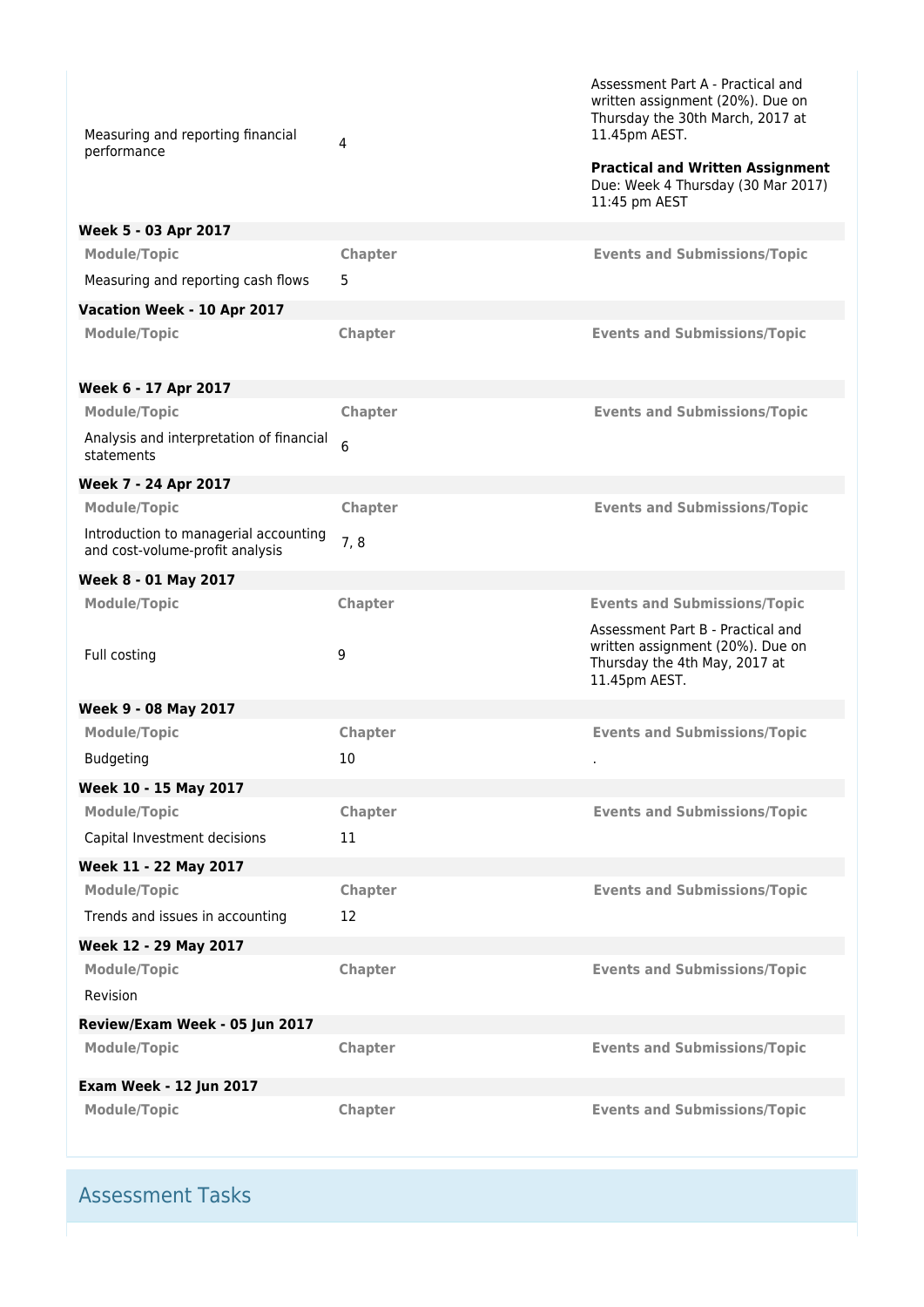## 1 Practical and Written Assignment

### **Assessment Type**

Practical and Written Assessment

### **Task Description**

This assessment task assesses mainly the financial accounting component of the unit and consists of two parts. Part A (20%) is a written assignment and assesses foundation accounting issues and students' knowledge about financial statements.

Part B (20%) requires students to analyse and interpret the annual reports, financial statements, do a comparative analysis using ratio and trend analysis of prescribed companies and write an executive report in order to make an investment or a management decision.

### **Assessment Due Date**

Week 4 Thursday (30 Mar 2017) 11:45 pm AEST Assessment part A is due in week 4 on Thursday the 30th March, 2017 at 11.45pm AEST. Assessment part B is due in week 8 on Thursday the 4th May, 2017 at 11.45pm AEST.

### **Return Date to Students**

You will receive your assignment back two weeks from the date that your assignment reaches the marker.

### **Weighting**

40%

### **Assessment Criteria**

When preparing your assignment, you should refer to the assessment criteria as well as to any relevant advice posted in Moodle by the Unit Coordinator.

Late penalty of 5% per day will be applied for late submissions.

### **Referencing Style**

[American Psychological Association 6th Edition \(APA 6th edition\)](https://sportal.cqu.edu.au/__data/assets/pdf_file/0026/107684/APA_Referencing_Guide-2019.pdf)

### **Submission**

Online

#### **Submission Instructions**

Ensure your student name and student ID appear on all pages of the documents you submit online.

### **Learning Outcomes Assessed**

- analyse and interpret the information provided from an accounting information system
- critically analyse standard management problems, and using appropriate accounting analytical techniques, correctly determine the appropriate parameters for a management decision
- demonstate an advanced knowledge of accounting tools and techniques for assisting managerial decision making by being able to critically analyse and report on the range of appropriate accounting methods applicable to a given management decision making problem
- demonstrate accuracy in presenting or analysing accounting information in a range of business management problems presented in this unit.

#### **Graduate Attributes**

- Knowledge
- Communication
- Cognitive, technical and creative skills

### Examination

### **Outline**

Complete an invigilated examination.

### **Date**

During the examination period at a CQUniversity examination centre.

**Weighting**

60%

**Length** 180 minutes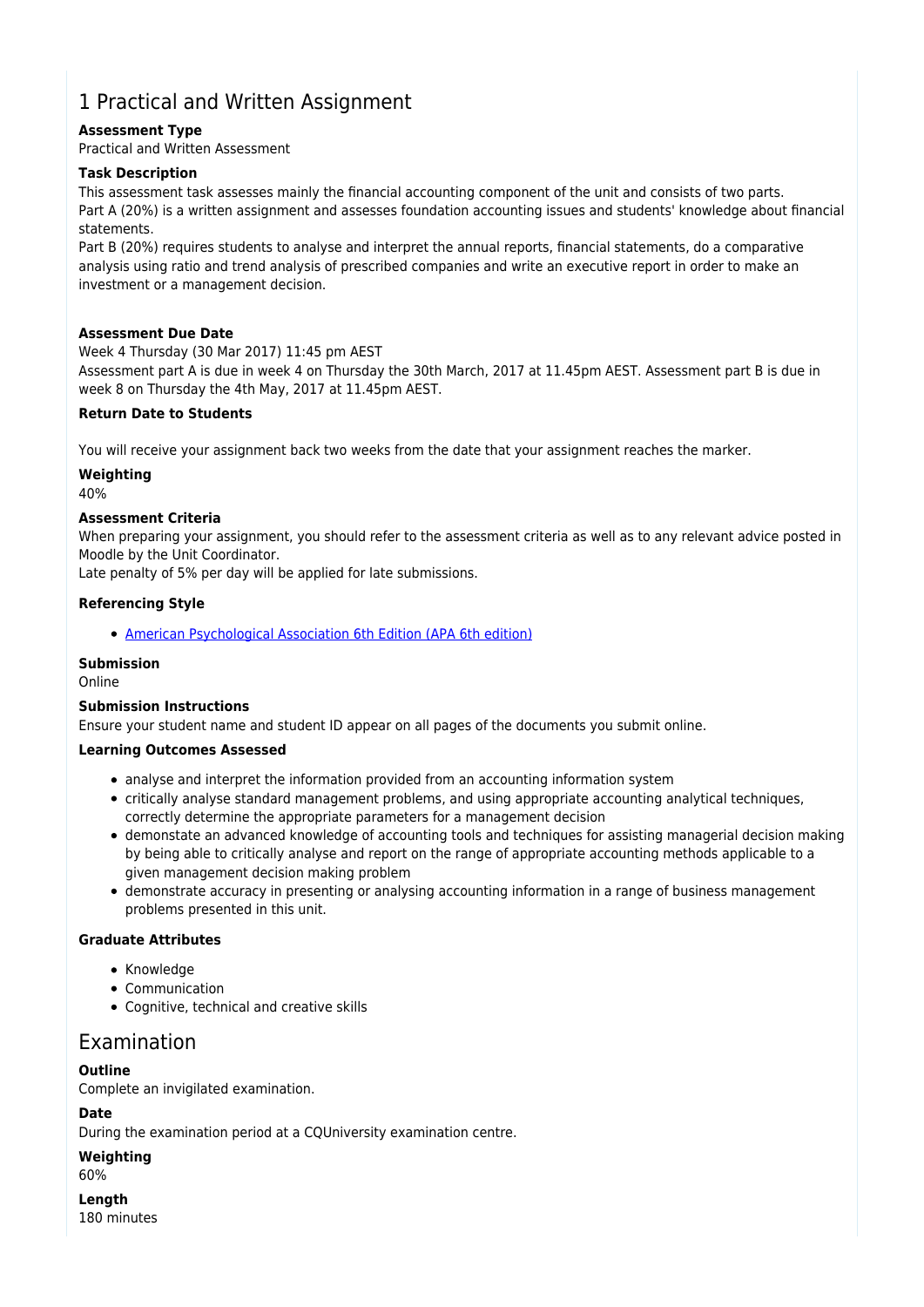### **Exam Conditions**

Closed Book.

**Materials**

Calculator - all non-communicable calculators, including scientific, programmable and graphics calculators are authorised

Dictionary - non-electronic, concise, direct translation only (dictionary must not contain any notes or comments).

## Academic Integrity Statement

As a CQUniversity student you are expected to act honestly in all aspects of your academic work.

Any assessable work undertaken or submitted for review or assessment must be your own work. Assessable work is any type of work you do to meet the assessment requirements in the unit, including draft work submitted for review and feedback and final work to be assessed.

When you use the ideas, words or data of others in your assessment, you must thoroughly and clearly acknowledge the source of this information by using the correct referencing style for your unit. Using others' work without proper acknowledgement may be considered a form of intellectual dishonesty.

Participating honestly, respectfully, responsibly, and fairly in your university study ensures the CQUniversity qualification you earn will be valued as a true indication of your individual academic achievement and will continue to receive the respect and recognition it deserves.

As a student, you are responsible for reading and following CQUniversity's policies, including the **[Student Academic](https://www.cqu.edu.au/policy/sharepoint-document-download?file_uri={BE8380F3-F86D-4C55-AC0D-84A81EAFD6A2}/Student%20Academic%20Integrity%20Policy%20and%20Procedure%20(formerly%20known%20as%20the%20Academic%20Misconduct%20Procedure).pdf) [Integrity Policy and Procedure](https://www.cqu.edu.au/policy/sharepoint-document-download?file_uri={BE8380F3-F86D-4C55-AC0D-84A81EAFD6A2}/Student%20Academic%20Integrity%20Policy%20and%20Procedure%20(formerly%20known%20as%20the%20Academic%20Misconduct%20Procedure).pdf)**. This policy sets out CQUniversity's expectations of you to act with integrity, examples of academic integrity breaches to avoid, the processes used to address alleged breaches of academic integrity, and potential penalties.

### **What is a breach of academic integrity?**

A breach of academic integrity includes but is not limited to plagiarism, self-plagiarism, collusion, cheating, contract cheating, and academic misconduct. The Student Academic Integrity Policy and Procedure defines what these terms mean and gives examples.

### **Why is academic integrity important?**

A breach of academic integrity may result in one or more penalties, including suspension or even expulsion from the University. It can also have negative implications for student visas and future enrolment at CQUniversity or elsewhere. Students who engage in contract cheating also risk being blackmailed by contract cheating services.

#### **Where can I get assistance?**

For academic advice and guidance, the [Academic Learning Centre \(ALC\)](https://www.cqu.edu.au/student-life/academic-learning-centre) can support you in becoming confident in completing assessments with integrity and of high standard.

### **What can you do to act with integrity?**